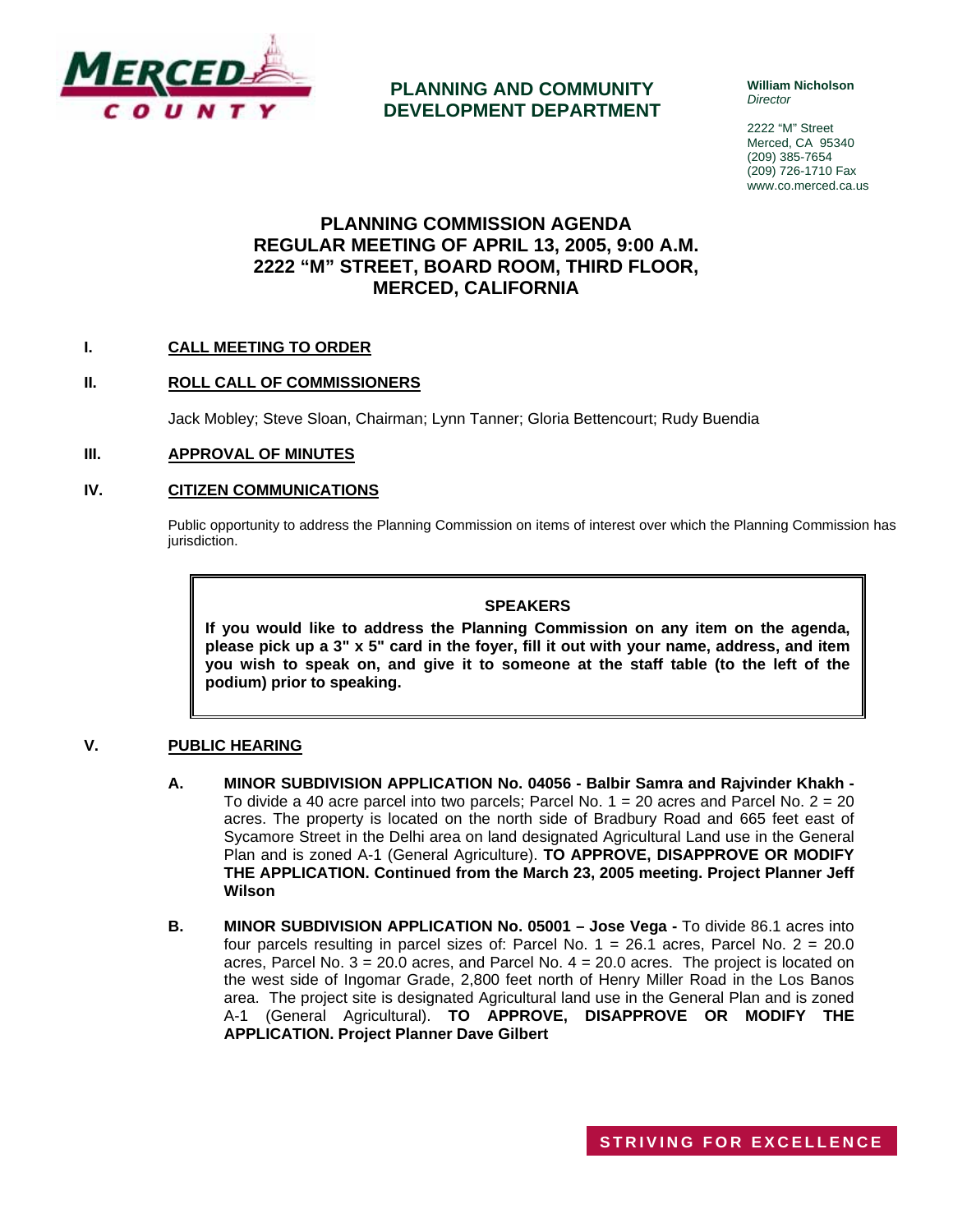- **C. MINOR SUBDIVISION APPLICATION No. 05004 Gregory Pearl** To divide 105.22 acres of agricultural land into five parcels for estate planning purposes. This will result in parcel sizes of: Parcel 1 = 25.22 acres; Parcel 2 = 20 acres; Parcel 3 = 20 acres, Parcel 4 = 20 acres and Parcel  $5 = 20$  acres. The project is located at the northeast corner of San Juan Road and Highway 152 in the Dos Palos area. The project site is designated Agricultural land use in the General Plan and zoned A-1 (General Agricultural). **TO APPROVE, DISAPPROVE OR MODIFY THE APPLICATION. Project Planner Dave Gilbert**
- **D. EXTENSION NO. 04014 1st EXTENSION TO MINOR SUBDIVISION APPLICATION No. 02052 – Alan Sagouspe –** To divide a 318 acre parcel into 15 parcels, ranging from 20 acres to 23.39 acres each. The property is located on the east side of Moraga Avenue,  $\frac{1}{2}$ mile north of Hwy 152 in the Los Banos area designated Agricultural land use in the General Plan and zoned A-1 (General- Agricultural). **TO APPROVE, DISAPPROVE OR MODIFY THE APPLICATION. Project Planner Robert King**
- **E. EXTENSION No. 04015, 2nd EXTENSION TO MAJOR SUBDIVISION No. 99012- Bradford Point Estates –** To extend for two years an approved tentative map for 21 residential lots on property located at the southwest corner of Bellevue and Lake Road in the Merced area which is designated as Merced RRC No. 1 – Rural Residential land use in the General Plan and zoned A-R (Agricultural Residential) (30 acres). **TO APPROVE, DISAPPROVE OR MODIFY THE APPLICATION. Project Planner Robert King**
- **F. EXTENSION No. 05003, 1st EXTENSION to MAJOR SUBDIVISION APPLICATION No. 04007 "SANTA NELLA VILLAGES PHASE IV" – Arnaudo Brothers –** To extend for one year and subdivide 237 acres into 166 lots on land located northwest of the intersection of Vera Cruz Drive and Luis Avenue and designated as Neighborhood Commercial, Low and Medium Density Residential in the Santa Nella Community Specific Plan and zoned C-1 (Neighborhood Commercial) R-1 (Single Family Residential) and R-1- 5000 (Single Family Residential 5000 sf minimum). **TO APPROVE, DISAPPROVE OR MODIFY THE APPLICATION. Project Planner Robert King**
- G. EXTENSION No. 04012 1<sup>st</sup> EXTENSION TO MAJOR SUBDIVISION APPLICATION No. **02013 – SERENITY PLACE – Sahota –** To extend for one year and divide 18-acres into 15 one acre lots located north of Gertrude Avenue, west of Epps Drive in the Winton area on land designated as Residential land use in the General Plan, and zoned A-R (Agricultural-Residential). **TO APPROVE, DISAPPROVE OR MODIFY THE APPLICATION. Project Planner Robert King**
- **H. MODIFICATION No. 05005, 1st MODIFICATION TO MAJOR SUBDIVISION APPLICATION No. 03010 – River West Investments -** To modify the conditions of approval by rescinding Conditions 2 and 3, (respectively a Development Agreement and a Consistency Checklist), that are no longer necessary for a 232 residential lot subdivision on 312 acres on land designated as Low Density Residential land use in the Santa Nella Community Specific Plan and zoned R-1-5000 (Single Family Residential 5,000 square foot minimum) on property located east of State Highway 33 between the Delta Mendota Canal and the California Aqueduct. **TO APPROVE, DISAPPROVE OR MODIFY THE APPLICATION. Project Planner Robert King**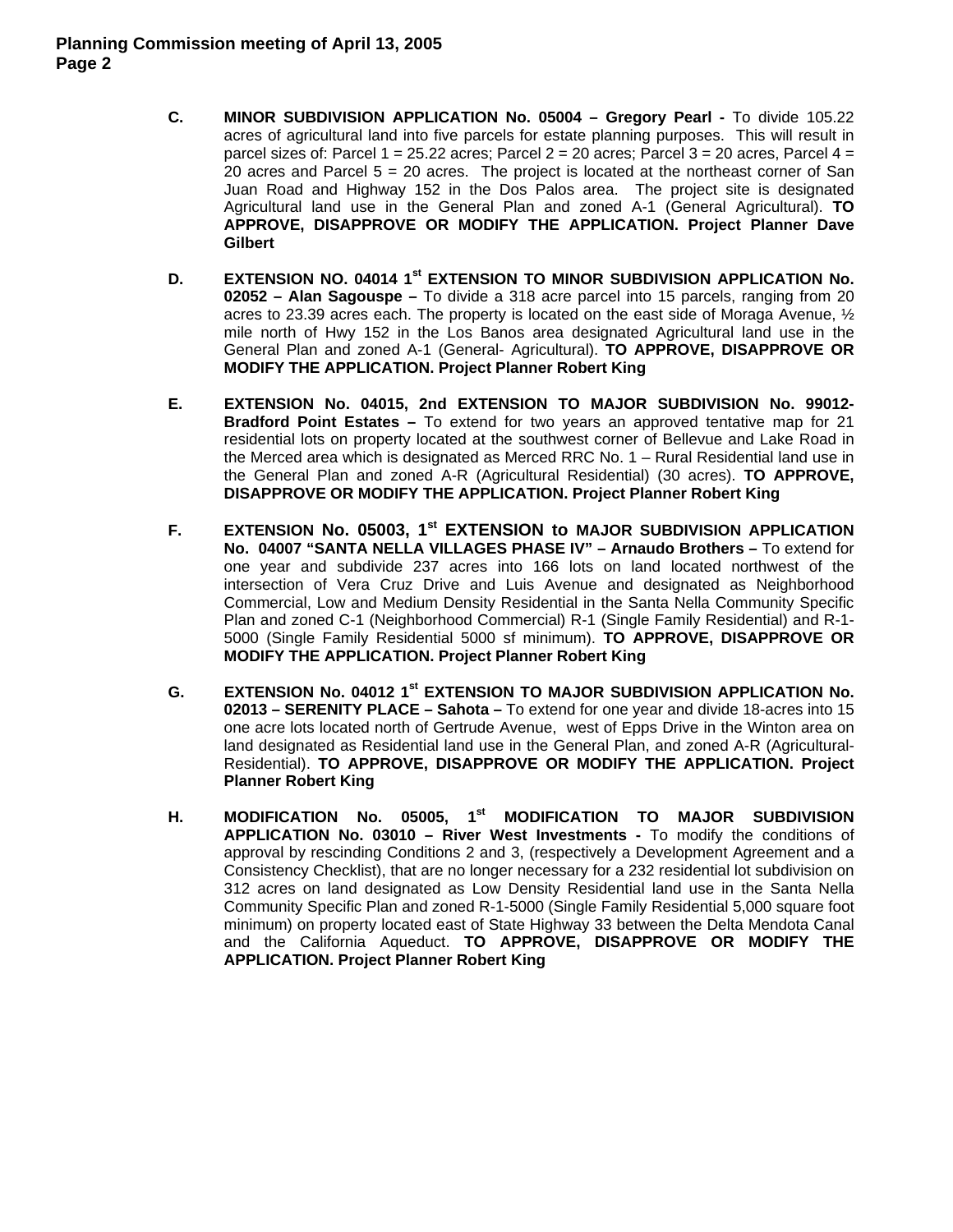

# **PLANNING AND COMMUNITY DEVELOPMENT DEPARTMENT**

**William Nicholson**  *Director* 

2222 "M" Street Merced, CA 95340 (209) 385-7654 (209) 726-1710 Fax www.co.merced.ca.us

- **VI. CORRESPONDENCE**
- **VI. GENERAL BUSINESS**
- **VII. DIRECTOR'S REPORT**
- **VII. ADJOURNMENT**

## **APPEALS**

Any person may appeal any action of the Planning Director or Planning Commission within five (5) calendar days after the day the action is made. [Within ten (10) calendar days of action on subdivisions]. The deadline for appeals of Planning Commission actions, excluding subdivisions, is 5:00 p.m. on the Monday following the Planning Commission meeting. Please note that appeals may not be submitted on days that the County is officially closed.

Appeals of Planning Director's actions may be filed with the Planning Department and appeals of Planning Commission actions may be filed with the Clerk of the Board of Supervisors. Appeals must state appellant's name, action appealed and reasons for appeal. A filing fee set by Resolution of the Board of Supervisors must be submitted with the written appeal.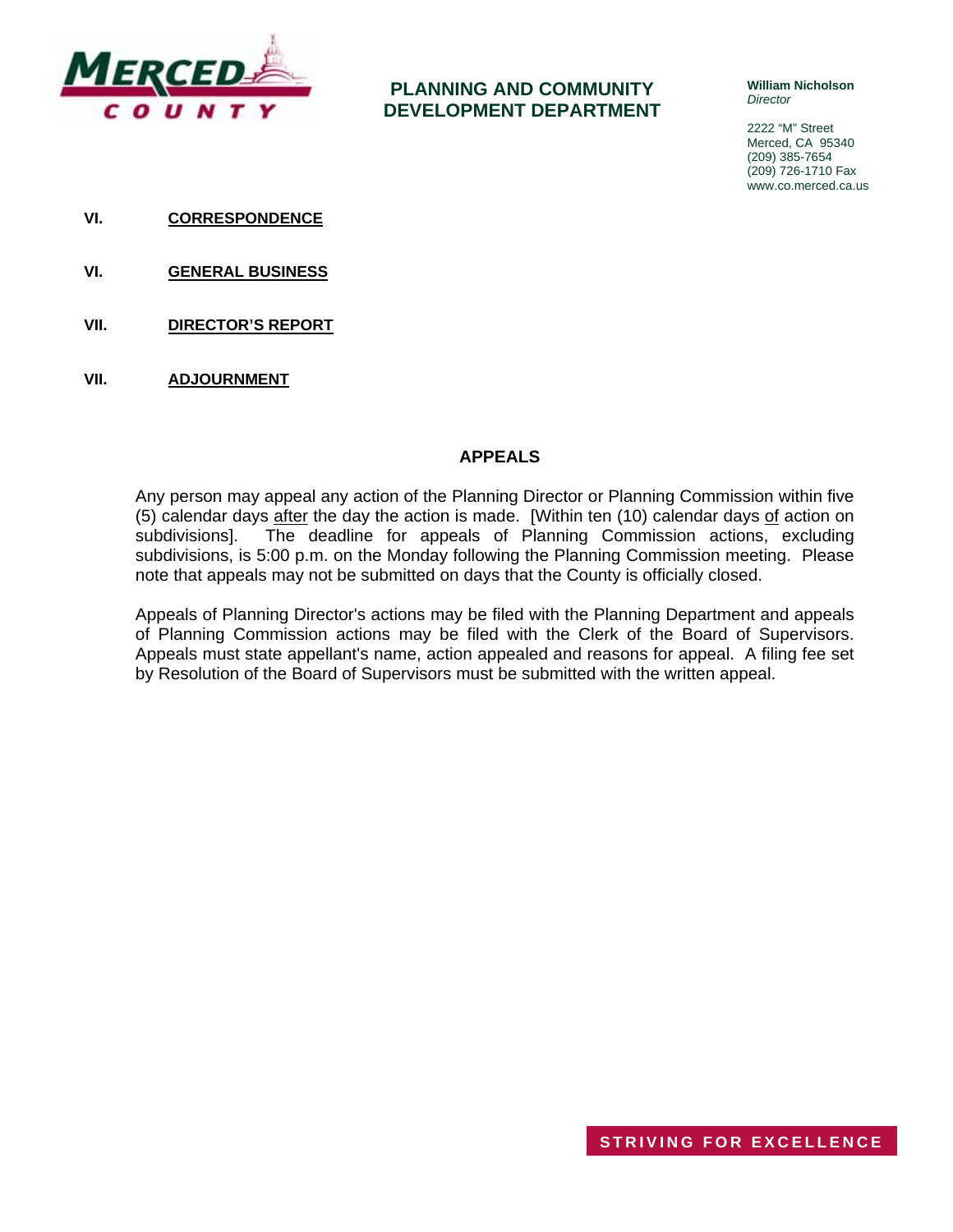# **MERCED COUNTY PLANNING COMMISSION MINUTES FOR MEETING OF APRIL 13, 2005**

A recording on tape and original minutes (for reference purposes only) of the Merced County Planning Commission meeting of April 13, 2005, are available in the Merced County Planning and Community Development Department, 2222 "M" Street, Second Floor, Merced, California.

## **I. CALL MEETING TO ORDER**

The regularly scheduled meeting of the Merced County Planning Commission was called to order at 9:08 a.m., on April 13, 2005, in the Board Chambers located at 2222 "M" Street, Third Floor, Merced, California.

## **II. ROLL CALL OF COMMISSIONERS**

| <b>Commissioners Present:</b> | <b>Commissioner Jack Mobley</b><br><b>Commissioner Steve Sloan-Chairman</b><br>Commissioner Gloria Bettencourt                                             |
|-------------------------------|------------------------------------------------------------------------------------------------------------------------------------------------------------|
| <b>Staff Present:</b>         | Keith Woodcock, Assistant Director<br>Kim Lewallen, Recording Secretary<br>Jeff Wilson, Planner I<br>Dave Gilbert, Planner III<br>Robert King, Planner III |
| Legal Staff:                  | Ruben Castillo, County Counsel                                                                                                                             |
| <b>Commissioners Absent:</b>  | Commissioner Lynn Tanner, excused absence<br>Commissioner Rudy Buendia, excused absence                                                                    |

## **III. APPROVAL OF MINUTES**

## **M/S BETTENCOURT - MOBLEY, AND CARRIED BY A VOTE OF 3 - 0, THE PLANNING COMMISSION APPROVED THE MINUTES OF MARCH 23, 2005.**

# **IV. CITIZEN COMMUNICATIONS**

None

## **V. PUBLIC HEARINGS**

**A. MINOR SUBDIVISION APPLICATION No. 04056 - Balbir Samra and Rajvinder Khakh -**  To divide a 40 acre parcel into two parcels; Parcel No.  $1 = 20$  acres and Parcel No.  $2 = 20$ acres. The property is located on the north side of Bradbury Road and 665 feet east of Sycamore Street in the Delhi area on land designated Agricultural Land use in the General Plan and is zoned A-1 (General Agriculture). **TO APPROVE, DISAPPROVE OR MODIFY THE APPLICATION. Continued from the March 23, 2005 meeting. Project Planner Jeff Wilson**

Planner Jeff Wilson presented the Staff Report and Recommendation dated April 13, 2005. Planner Wilson stated that the Roads Division was requesting that Condition #3 related to dedication along Bradbury be deleted.

The public hearing opened at 9:16 a.m.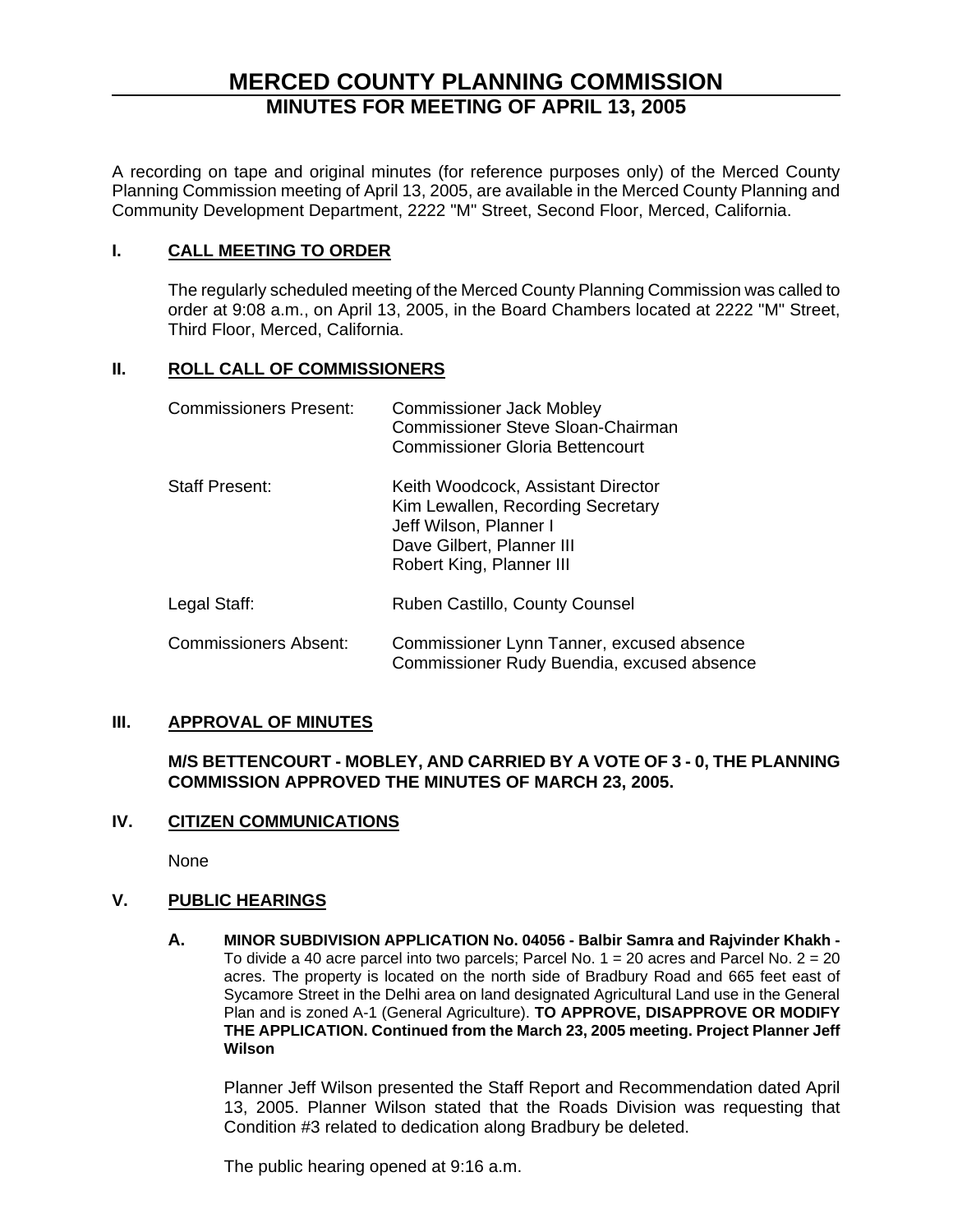## **MERCED COUNTY PLANNING COMMISSION Minutes – April 13, 2005**

**Page 2** 

Mike Smith, of CCPS, asked that Condition #3 be removed. He also stated that the purpose of this subdivision is for estate planning purposes only and he asked for approval of this application.

The public hearing closed at 9:17 a.m.

## **MOTION: M/S MOBLEY – BETTENCOURT, AND CARRIED BY A VOTE OF 3 - 0, THE PLANNING COMMISSION EXEMPTS MINOR SUBDIVISION APPLICATION No. 04056, FROM CEQA.**

**MOTION: M/S MOBLEY - BETTENCOURT, AND CARRIED BY A VOTE OF 3 - 0, THE PLANNING COMMISSION CONCURS WITH THE STAFF REPORT AND RECOMMENDATION DATED APRIL 13, 2005, AND MAKES THE 10 FINDINGS SET FORTH IN THE STAFF REPORT AND, BASED ON THOSE 10 FINDINGS, APPROVES MINOR SUBDIVISION APPLICATION No. 04056 SUBJECT TO THE 2 CONDITIONS SET FORTH IN THE STAFF REPORT WITH CONDITION #3 BEING DELETED AS FOLLOWS:** 

## **Conditions:**

- 1. A parcel map, including all parcels involved, shall be recorded within two (2) years of the Planning Commission approval date as required by the Subdivision Map Act and Merced County Subdivision Code.
- 2. A Right-to-Farm Certificate shall be placed on the parcel map notifying the potential buyers of the resulting parcels that the subject property is in the vicinity of active farming operations and residents may be subject to inconveniences or discomforts resulting from the pursuit of agricultural operation.
- **B. MINOR SUBDIVISION APPLICATION No. 05001 Jose Vega To divide 86.1 acres into** four parcels resulting in parcel sizes of: Parcel No.  $1 = 26.1$  acres, Parcel No.  $2 = 20.0$  acres, Parcel No.  $3 = 20.0$  acres, and Parcel No.  $4 = 20.0$  acres. The project is located on the west side of Ingomar Grade, 2,800 feet north of Henry Miller Road in the Los Banos area. The project site is designated Agricultural land use in the General Plan and is zoned A-1 (General Agricultural). **TO APPROVE, DISAPPROVE OR MODIFY THE APPLICATION. Project Planner Dave Gilbert**

## **At the request of the applicant, this application has been continued to the April 27, 2005 meeting.**

**C. MINOR SUBDIVISION APPLICATION No. 05004 – Gregory Pearl -** To divide 105.22 acres of agricultural land into five parcels for estate planning purposes. This will result in parcel sizes of: Parcel 1 = 25.22 acres; Parcel 2 = 20 acres; Parcel 3 = 20 acres, Parcel  $4 = 20$ acres and Parcel  $5 = 20$  acres. The project is located at the northeast corner of San Juan Road and Highway 152 in the Dos Palos area. The project site is designated Agricultural land use in the General Plan and zoned A-1 (General Agricultural). **TO APPROVE, DISAPPROVE OR MODIFY THE APPLICATION. Project Planner Dave Gilbert**

**At the request of the applicant, this application has been continued to the April 27, 2005 meeting.**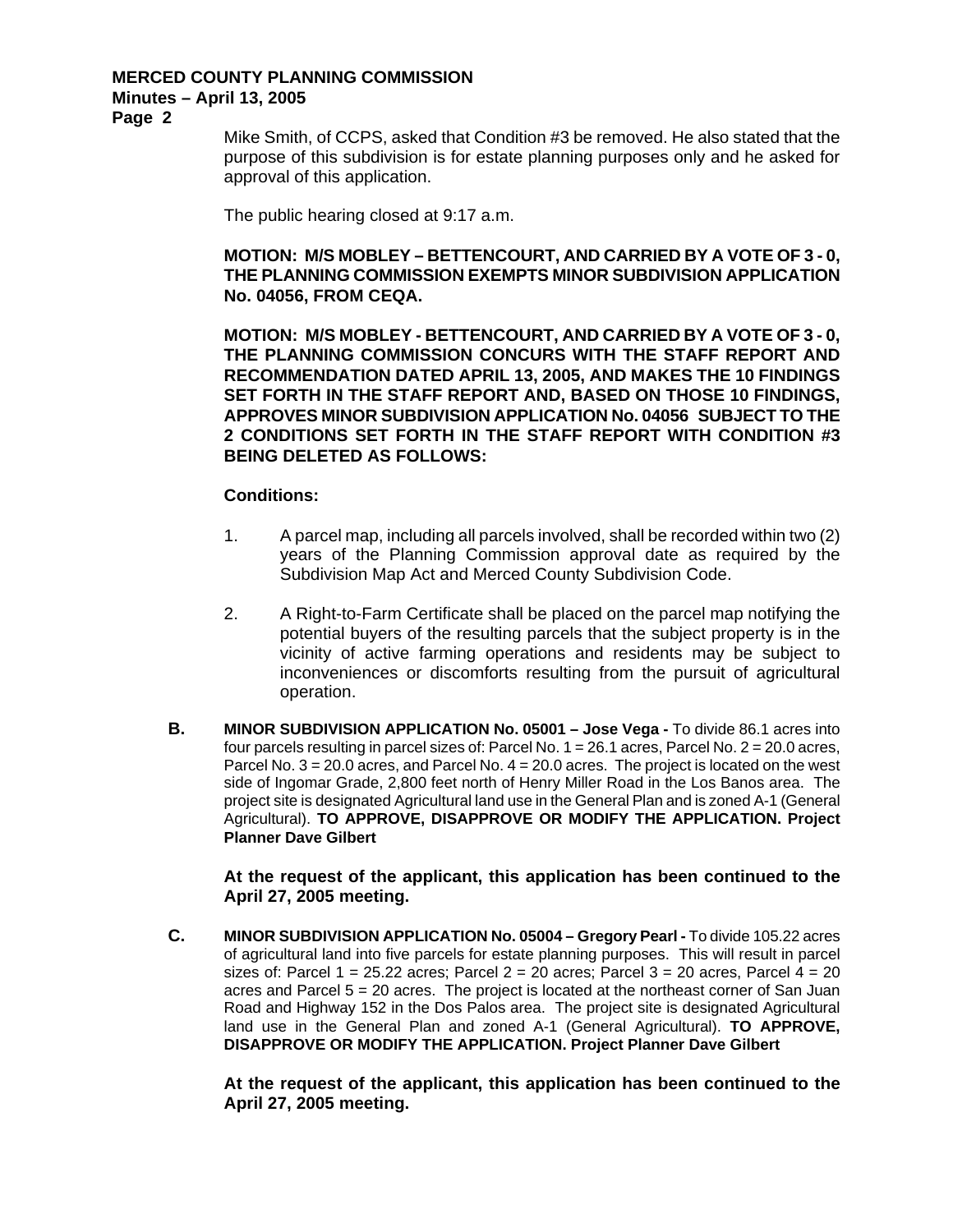# **MERCED COUNTY PLANNING COMMISSION Minutes – April 13, 2005**

**Page 3** 

**D. EXTENSION NO. 04014 1st EXTENSION TO MINOR SUBDIVISION APPLICATION No. 02052 – Alan Sagouspe –** To divide a 318 acre parcel into 15 parcels, ranging from 20 acres to 23.39 acres each. The property is located on the east side of Moraga Avenue, ½ mile north of Hwy 152 in the Los Banos area designated Agricultural land use in the General Plan and zoned A-1 (General- Agricultural). **TO APPROVE, DISAPPROVE OR MODIFY THE APPLICATION. Project Planner Robert King** 

Planner Robert King presented the Staff Report and Recommendation dated April 13, 2005.

The public hearing opened at 9:24 a.m.

Duane Andrews, Golden Valley Engineering, stated that the map is ready to be recorded and he asked for approval of this extension.

The public hearing closed at 9:25 a.m.

**MOTION: M/S MOBLEY - BETTENCOURT, AND CARRIED BY A VOTE OF 3 - 0, THE PLANNING COMMISSION EXEMPTS EXTENSION NO. 04014 1st EXTENSION TO MINOR SUBDIVISION APPLICATION No. 02052, FROM CEQA.** 

**MOTION: M/S MOBLEY - BETTENCOURT, AND CARRIED BY A VOTE OF 3 - 0, THE PLANNING COMMISSION APPROVES EXTENSION NO. 04014 1st EXTENSION TO MINOR SUBDIVISION APPLICATION No. 02052 TO NOVEMBER 20, 2005 AND SUBJECT TO THE ORIGINAL CONDITIONS.**

**E. EXTENSION No. 04015, 2nd EXTENSION TO MAJOR SUBDIVISION No. 99012- Bradford Point Estates –** To extend for two years an approved tentative map for 21 residential lots on property located at the southwest corner of Bellevue and Lake Road in the Merced area which is designated as Merced RRC No. 1 – Rural Residential land use in the General Plan and zoned A-R (Agricultural Residential) (30 acres). **TO APPROVE, DISAPPROVE OR MODIFY THE APPLICATION. Project Planner Robert King** 

**Only two Commissioners could vote on the matter and due to a potential conflicts of interest this item has been continued to the April 27, 2005 meeting.** 

**F. EXTENSION No. 05003, 1st EXTENSION to MAJOR SUBDIVISION APPLICATION No. 04007 "SANTA NELLA VILLAGES PHASE IV" – Arnaudo Brothers –** To extend for one year and subdivide 237 acres into 166 lots on land located northwest of the intersection of Vera Cruz Drive and Luis Avenue and designated as Neighborhood Commercial, Low and Medium Density Residential in the Santa Nella Community Specific Plan and zoned C-1 (Neighborhood Commercial) R-1 (Single Family Residential) and R-1-5000 (Single Family Residential 5000 sf minimum). **TO APPROVE, DISAPPROVE OR MODIFY THE APPLICATION. Project Planner Robert King** 

Planner Robert King presented the Staff Report and Recommendation dated April 13, 2005.

The public hearing opened at 9:29 a.m.

No one spoke in favor or opposition to this application.

The public hearing closed at 9:29 a.m.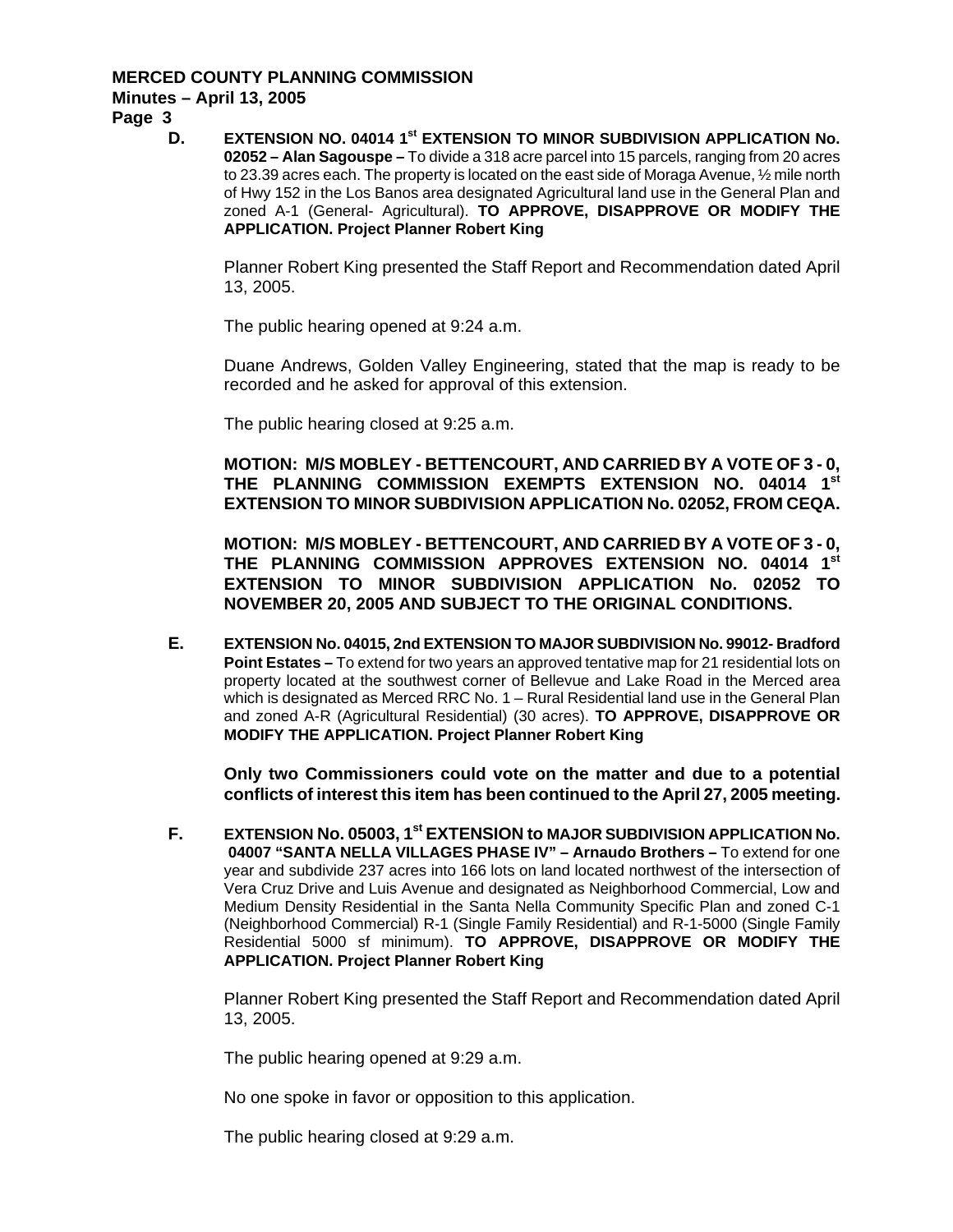**MOTION: M/S MOBLEY - BETTENCOURT, AND CARRIED BY A VOTE OF 3 - 0, THE PLANNING COMMISSION EXEMPTS EXTENSION No. 05003, 1st EXTENSION to MAJOR SUBDIVISION APPLICATION No. 04007 FROM CEQA.** 

**MOTION: M/S MOBLEY - BETTENCOURT, AND CARRIED BY A VOTE OF 3 - 0, THE PLANNING COMMISSION APPROVES EXTENSION No. 05003, 1st EXTENSION TO MAJOR SUBDIVISION APPLICATION No. 04007 TO MARCH 24, 2007 AND SUBJECT TO THE ORIGINAL CONDITIONS.**

G. EXTENSION No. 04012 1<sup>st</sup> EXTENSION TO MAJOR SUBDIVISION APPLICATION No. **02013 – SERENITY PLACE – Sahota –** To extend for one year and divide 18-acres into 15 one acre lots located north of Gertrude Avenue, west of Epps Drive in the Winton area on land designated as Residential land use in the General Plan, and zoned A-R (Agricultural-Residential). **TO APPROVE, DISAPPROVE OR MODIFY THE APPLICATION. Project Planner Robert King** 

Planner Robert King presented the Staff Report and Recommendation dated April 13, 2005.

The public hearing opened at 9:32 a.m.

Cathy Pearson, neighbor on Epps Court, asked when they will be doing any plowing since the property there is a fire hazard. Planner Robert King replied that the conditions of approval require the applicant to keep the property in a safe manner.

The public hearing closed at 9:35 a.m.

**MOTION: M/S MOBLEY - BETTENCOURT, AND CARRIED BY A VOTE OF 3 - 0, THE PLANNING COMMISSION REAFFIRMS THE PREVIOUS NEGATIVE DECLARATION PREPARED FOR EXTENSION No. 04012 1st EXTENSION TO MAJOR SUBDIVISION APPLICATION No. 02013.** 

**MOTION: M/S MOBLEY - BETTENCOURT, AND CARRIED BY A VOTE OF 3 - 0, THE PLANNING COMMISSION APPROVES EXTENSION No. 04012 1st EXTENSION TO MAJOR SUBDIVISION APPLICATION No. 02013 SUBJECT TO THE ORIGINAL CONDITIONS OF APPROVAL.** 

**H. MODIFICATION No. 05005, 1st MODIFICATION TO MAJOR SUBDIVISION APPLICATION No. 03010 – River West Investments -** To modify the conditions of approval by rescinding Conditions 2 and 3, (respectively a Development Agreement and a Consistency Checklist), that are no longer necessary for a 232 residential lot subdivision on 312 acres on land designated as Low Density Residential land use in the Santa Nella Community Specific Plan and zoned R-1-5000 (Single Family Residential 5,000 square foot minimum) on property located east of State Highway 33 between the Delta Mendota Canal and the California Aqueduct. **TO APPROVE, DISAPPROVE OR MODIFY THE APPLICATION. Project Planner Robert King**

Planner Robert King presented the Staff Report and Recommendation dated April 13, 2005. In addition to the deletion of Conditions #2, #3, Planner King stated that upon further review, condition No. 15 was also redundant and requested that it be deleted as well.

The public hearing opened at 9:40 a.m.